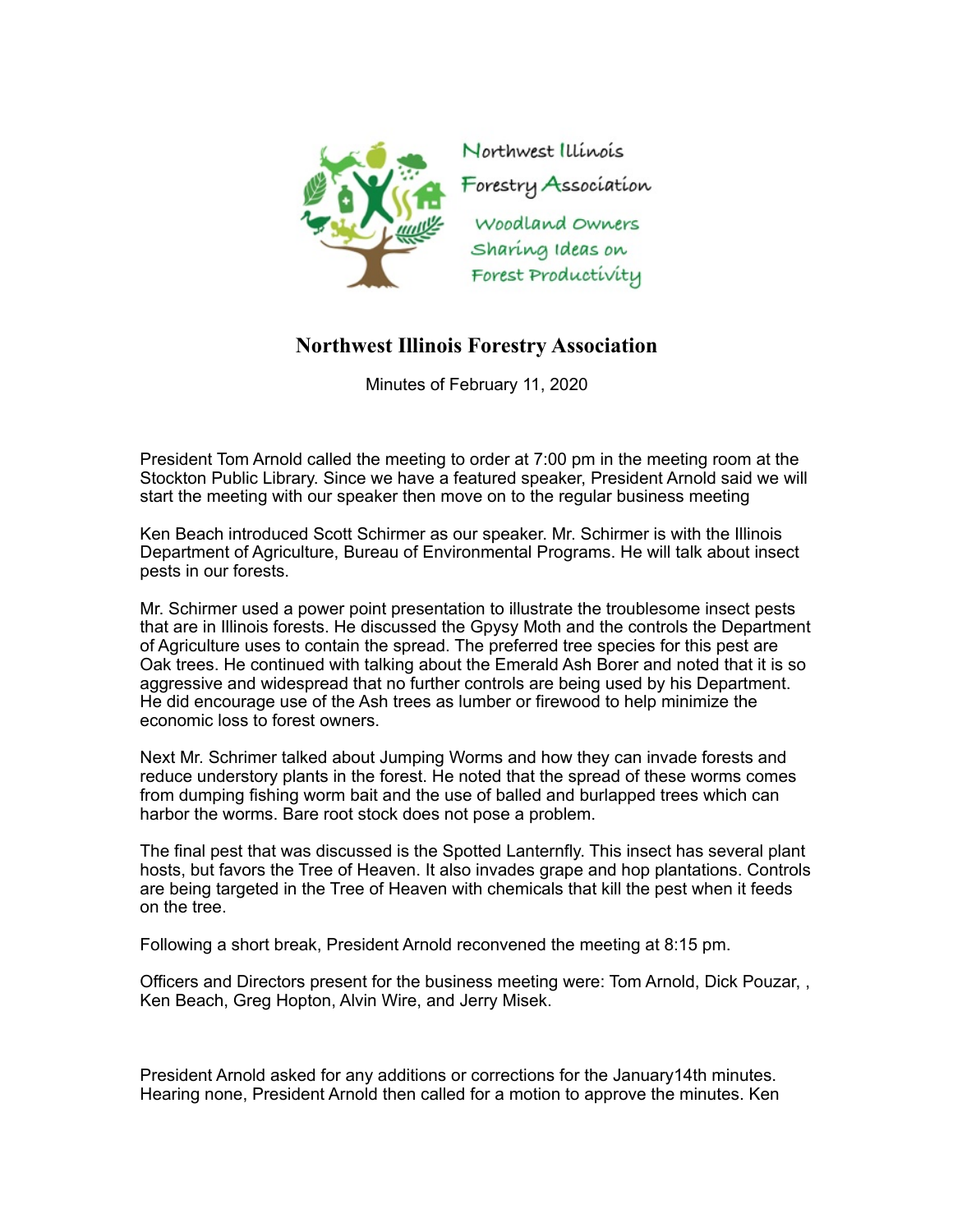Beach moved to approve the minutes. Greg Hopton seconded the motion. Motion carried.

## **TREASURER'S REPORT**

Treasurer Beach noted that he had received 65 renewal checks so far. He then said there is \$2,449.29 in the checking account. The expiring CD was renewed and funds added to bring the total to \$4,254.25 for the new 60 month CD. The other 60 month CD has a balance of \$4,542.06. President Arnold asked if there were any questions about the report. Hearing none, he called for a motion to approve the report. Greg Hopton moved to approve the report. Alvin Wire seconded the motion. Motion carried.

## **OLD BUSINESS**

President Arnold passed out an agreement form between NIFA and the Stockton Public Library. The agreement basically covered the purchase of Forestry related books that the NIFA would pay up to \$500.00 for. The NIFA will supply a list of possible books that the Librarian may choose from for the books to add to the Library. The books should cover all ages of readers. The agreement continued saying that NIFA will contribute \$100 per year in future years as long as the NIFA continues to meet in the Library. A discussion followed with possible books to add to the list. It was agreed to approve the agreement as proposed.

President Arnold then passed out copies of the 2020 NIFA tour and meeting agenda. He noted that we do not have a date to tour the Stone Hollow Garden Shoonery, but he will contact them to try to get a firm date for a tour.

For the upcoming NIFA Annual Dinner Meeting on March 24th, Ralph Eads confirmed the use of the Mt. Carroll Church of God as the meeting location and the Carroll County 4H Group will prepare the meal. It was suggested to make a few modifications to the meal menu.

Dick Pouzar questioned if any more has been done with the application for NIFA to obtain tax exempt status. President Arnold responded that he and Treasurer Beach have not signed the forms as of yet, but said they would meet soon to complete the application.

## **NEW BUSINESS**

President Arnold reported that he had just received a meeting proposal from the Illinois Forestry Association and had talked to one of their representatives. Basically, the Illinois Forestry Association plans to hold 4 meetings throughout the State promoting Forest Management and would like to partner with NIFA for one of the meetings. This meeting and tour would be an all day session covering relevant forestry topics, but highlighting Oak and Hickory regeneration. President Arnold will continue to discuss this meeting with the Illinois Forestry Association people and determine what NIFA's role in the meeting would be. A discussion followed with several possible tour sites mentioned.

Greg Hopton then questioned the group if anyone had heard more about the Tri-State Forestry Conference to be held March 14<sup>th</sup> at Highland College in Freeport. No one responded with more information even though the meeting is about a month away.

It was noted that Illinois has a new State Forester. His name is Paul Deizman and he